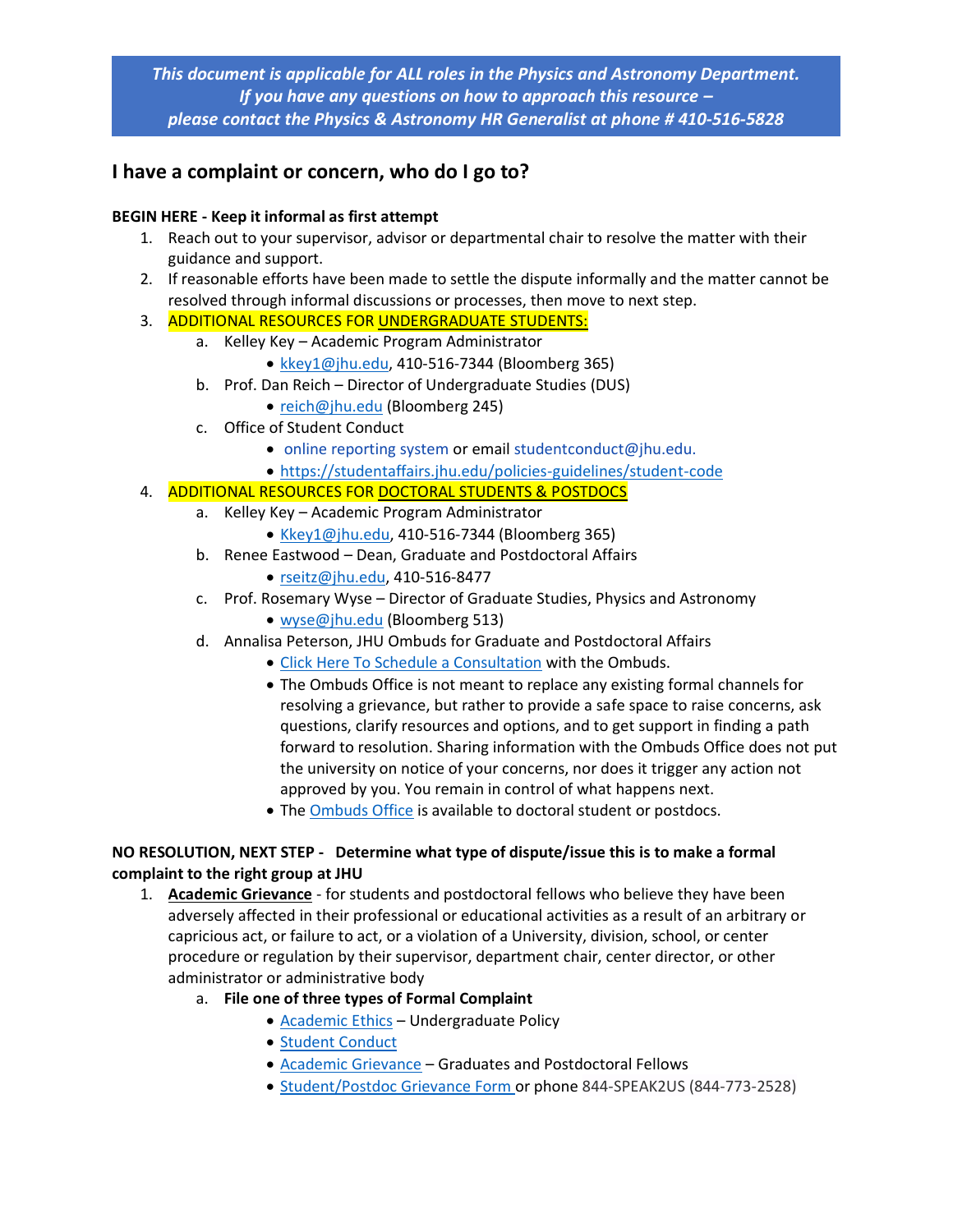*This document is applicable for ALL roles in the Physics and Astronomy Department. If you have any questions on how to approach this resource – please contact the Physics & Astronomy HR Generalist at phone # 410-516-5828*

- 2. [OIE \(Office of Institutional Equity\)](https://oie.jhu.edu/) for students, staff, and faculty who are experiencing and need to report illegal, unethical, unsafe, or other troubling behavior acts in the workplace.
	- a. Complaints alleging discrimination or harassment on the basis of sex, gender, marital status, pregnancy, race, color, ethnicity, national origin, age, disability, religion, sexual orientation, gender identity or expression, veteran status, or other legally protected characteristic; sexual misconduct, domestic violence, dating violence, are within the purview of the University's Office of Institutional Equity (OIE).
	- b. **Are they a "confidential" resource?** OIE is not a confidential resource, however OIE is discreet and only shares information necessary to respond to reports, carry out its assessments and investigations, and comply with applicable law. OIE staff members stand ready to meet with faculty, staff, or students by phone or in-person. If you are not ready to pursue a formal complaint, you can withhold your name and other key details. We can talk through your circumstances and provide guidance on complaint options and services.
	- c. **Responsible to Report (Employee Guidance) –** [https://oie.jhu.edu/responsible](https://oie.jhu.edu/responsible-employee-guidance/index)[employee-guidance/index](https://oie.jhu.edu/responsible-employee-guidance/index)
	- d. **JHU Confidential Resources -** <https://oie.jhu.edu/confidential-resources/>
	- e. **File a Formal Complaint**
		- [Harrassment or Discrimination](https://forms.jh.edu/view.php?id=164822)
		- [Sexual Misconduct](https://forms.jh.edu/view.php?id=158633)
- 3. **Reasonable Accommodation**  for students, staff, and faculty in need of an academic and/or workplace accommodation
	- a. **For Disability Needs**
		- [ADA Compliance and Disability Accommodations](https://oie.jhu.edu/ada-compliance/) Works to ensure that students, employees, and visitors with disabilities have equal access to university programs, facilities, technology and web properties both academically and in their place of work. \***NOTE – Does not provide medical exceptions, please refer to Occupational Health, if needed**\*
		- **Students and Postdoctoral Fellows**
			- 1. [Student Accommodations](https://oie.jhu.edu/ada-compliance/request-accommodations/)
			- 2. [Student Disability Coordinators](https://oie.jhu.edu/ada-compliance/disability-coordinator-list/index.html)
		- **Faculty and Staff**
			- 1. [Faculty & Staff Accommodations](https://accessibility.jhu.edu/accommodations/faculty-staff-accommodations/)
			- 2. Faculty and Staff Request for Reasonable Workplace Accommodation [Form](https://oie.jhu.edu/ada-compliance/faculty-staff-workplace-accommodations/request-form.html)
			- *3. Special Information for Faculty in supporting their students with disabilities:*
				- *a. OIE is available to come to any department meeting to do presentations on working with students with disabilities. For more information or to schedule a session for your department, please [email us.](mailto:oiedisability@jhu.edu)*
				- *b. [More information on making your class more accessible and](http://accessibility.jhu.edu/faculty-resources/)  [other resources](http://accessibility.jhu.edu/faculty-resources/)*